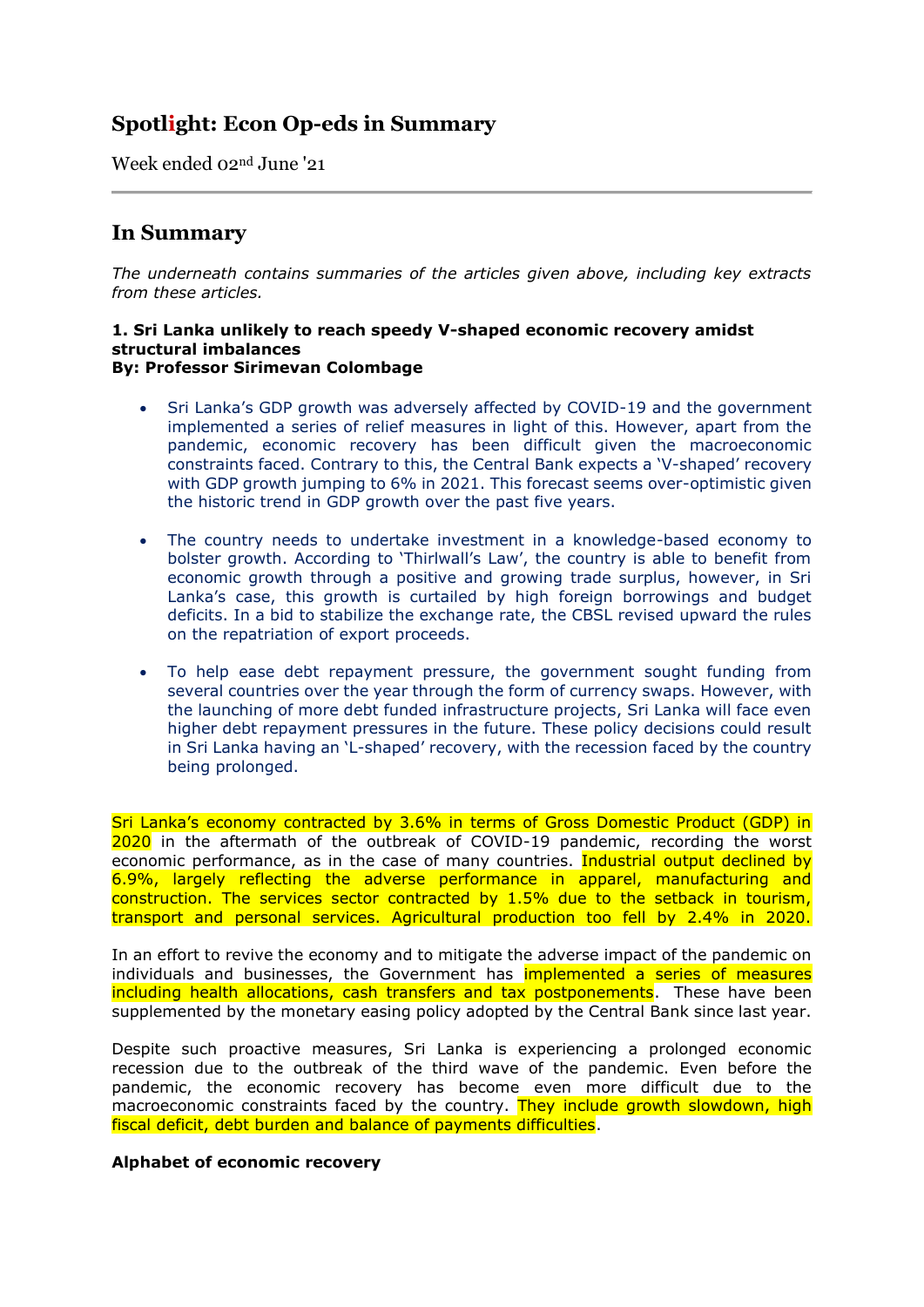Questions have been raised across the world regarding the shape of the economic recovery from the COVID-19 pandemic applicable to different countries; whether it is Vshaped, U-shaped, W-shaped or L-shaped.

The best-case scenario is the V-shaped recovery in which the economy rebounds quickly after a sharp decline. In a U-shaped recovery, it takes months or years to revive economic activity. In a W-shaped recovery, the economy recovers quickly but falls into a second recession. Hence, it is known as a double-dip recession.

The worst-case scenario is the L-shaped recovery in which the economy fails to recover in the foreseeable future.

## **Central Bank's V-shaped projection unrealistic**

As per the medium-term macroeconomic outlook presented in the Central Bank's Annual Report-2020, the Sri Lankan economy is expected to rebound strongly in 2021 and sustain the high growth momentum over the medium term, buoyed by growth-oriented policy support.

Accordingly, the economy is expected to achieve a V-shaped recovery with GDP growth jumping exorbitantly to 6.0% this year from the negative growth experienced last year, as shown in the chart. The growth momentum is projected to remain in the next five years accelerating the growth to 7.0% by 2025.

The Central Bank's above projection seems to be over-optimistic, given the structural economic imbalances that have been prevailing in the country for a long time, leaving aside the adverse effects of the pandemic. This is clearly reflected by the fact that the economy was already on a downward path even before the pandemic.

GDP growth averaged only 3.7% during 2015-2019. The average growth rate was down to mere 3.1% in 2017-2019, the period immediately preceding the pandemic.

The annual GDP growth would not have been more than 2% from this year onwards, assuming there is no COVID-19 pandemic. The scenario appears even worse when a non-linear trend projection is applied, which indicates negative growth in the mediumterm even without the pandemic.

Thus, Sri Lanka's economic downturn is deeply rooted in factors beyond the pandemic which call for immediate policy action.

As the pandemic has exacerbated the economic slowdown, it is highly unrealistic to anticipate a V-shaped economic recovery overtaking the pre-pandemic growth, as projected by the Central Bank.

#### **SL's poor growth record**

Following the cessation of the war in 2009, the economy followed a high growth path supported by the revival of production activities in the north and east together with postwar reconstruction and infrastructure development. However, that construction-based economic recovery was short-lived due to the lack of sustainable growth strategies, fiscal imbalances and export setback.

#### **SL lacks technology-driven growth**

Economic growth achieved thus far has been driven by using more factors of production – capital and labour. Such growth is identified as 'factor-driven growth'. The economic slowdown immediately prior to the COVID-19 pandemic indicated that the economy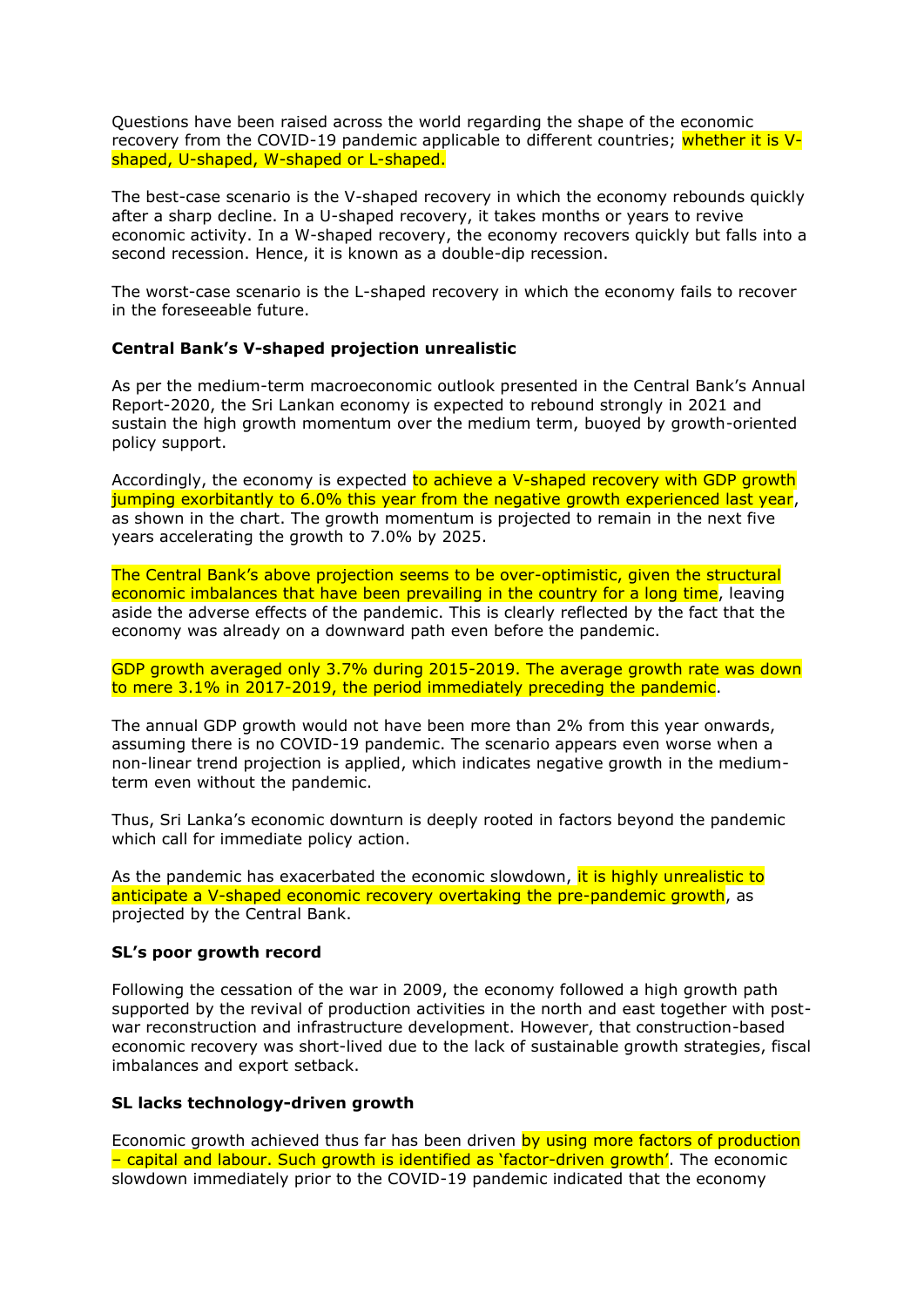could not grow any further solely depending on labour and capital inputs.

In other words, Sri Lanka has reached the 'Production Possibility Frontier' (PPF), in economic terminology. Raising the output beyond PPF requires application of technology and innovation thus enabling the economy to materialise 'technology and innovationdriven growth'.

In the current global set up, technology and innovations based on human capital are the core growth drivers in many fast-growing countries, which have achieved the knowledge-economy status. Sri Lanka has been lagging behind in terms of knowledge economy indicators: economic and institutional status, education and skills development, Research and Development (R&D) and information and communication technology.

Unless appropriate policy measures are adopted to fill such gaps targeting technology and innovation-driven growth without further delay, it would be impossible to revive the country's economic growth hampered by the pandemic in the near future.

#### **Import-dependent export growth**

A country's long-run growth rate is constrained by its export capacity and import demand, according to the well-tested theory introduced by Prof. Anthony Thirlwall of University of Kent in 1979. It is known as 'Thirlwall's Law of 'Balance of Payments constrained economic growth'. The larger the trade surplus (exports minus imports), the faster the economic growth.

In the long run, therefore, no country can grow faster than that rate consistent with balance of payments equilibrium on current account, unless it can continuously finance ever-growing deficits by foreign borrowing which, in general, is impossible, as evident from Sri Lanka's experience.

The country's envisaged economic recovery largely depends on its ability to raise exports. The pandemic-hit export sector showed some resilience in the first quarter of this year recording a 12.6% increase in total export earnings; industrial exports rose by 7.9%, and agricultural exports by 31.0%. Nevertheless, the trade deficit expanded in the first quarter due to a 12% increase in import outlays.

The Government has imposed import restrictions on a variety of goods since last year to ease the balance of payments difficulties. Given the high import content of domestic production, such restrictions have downside effects on the export sector as well as on overall economic growth. The recently-announced import ban on chemical fertiliser will adversely affect the agriculture sector, causing food security problems during the pandemic.

Thus, import controls are likely to prolong the pandemic-led recession, as per Thirlwall's law.

#### **CB's frequent tinkering with export proceed conversion rules**

Last week, the Central Bank once again revised the rules on repatriation of export proceeds, requiring 25% of the proceeds to be converted within 30 days after receiving such proceeds.

The Monetary Board keeps its discretion to determine the specific export sectors or industries or individual exporters, who or which may be permitted to convert less than 25% of the total of the export proceeds received. This, however, will continue to be subject to not below 10% conversion of the export proceeds and received no later than 180 days from the date of shipment.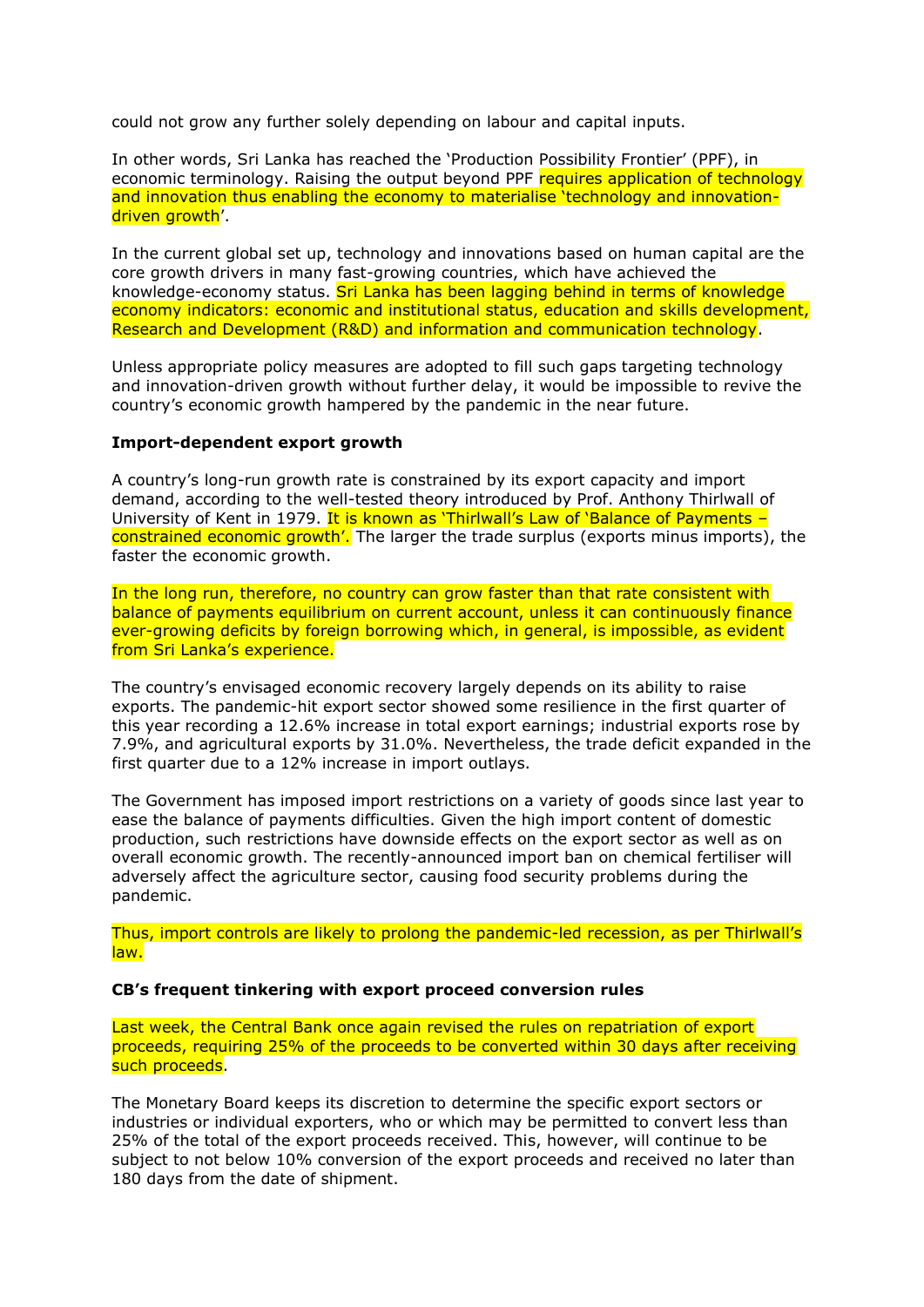Such discretionary rules introduced in a bid to salvage the country's foreign exchange situation have severe detrimental effects on the export sector hit by the pandemic, as reiterated in this column earlier.

## **Fiscal deficit and debt burden**

A crucial macroeconomic imbalance that impinges on Sri Lanka's growth recovery is the fiscal deficit and the accumulating debt service payments. The budget deficit rose to 11.1% of GDP in 2020 and the available indicators show even a higher increase in the deficit over 13% of GDP this year.

The continuation of the arbitrary tax cuts and the expenditure hikes already worsened the fiscal situation requiring frequent borrowings from domestic and foreign sources. Annual debt service payments amounting to around 150% of the Government revenue exert enormous pressure on budgetary management.

While the Central Bank's low interest rate policy helps to ease the domestic debt service burden, the depreciation of the rupee in recent weeks makes external debt service payments extremely costly.

## **Overdependence on foreign loans and swaps**

Instead of pursuing the Government to stick to a fiscal consolidation programme targeting a lower fiscal deficit so as to ease the debt burden, the Central Bank continues to rely on short-term foreign borrowings and swap arrangements. This is in addition to its accommodative monetary policy stance with regard to Government's domestic borrowings.

Last week, the Bangladesh Bank has agreed to provide a swap facility of \$200 mn. Sri Lanka received renminbi-denominated swap of \$1.5 bn from China last month. In addition, the Republic of Korea last month agreed to provide concessional loans amounting to \$ 500 mn to finance the identified projects.

More swap facilities are in the pipeline, according to the Finance Ministry sources, as reported in the media.

## **Fresh debt-funded infrastructure projects**

Meanwhile, the Government is reported to have launched several major debt-funded infrastructure projects including highways a few days ago amidst the pandemic and severe external debt problems. Such borrowings will certainly aggravate the country's staggering macroeconomic imbalances.

## **U- or L-shaped recovery for Sri Lanka?**

In the backdrop of Sri Lanka's growth slowdown even prior to the pandemic, the Vshaped recovery projected by the Central Bank is far from reality.

Assuming a best possible scenario, hopefully the economy would revive after two to three years characterised by U-shaped recovery. The bottom of the U shape represents the extended period of the recession before recovery.

A longer post-pandemic U-shaped recovery implies that the economy will take a number of years for recovery. First and foremost, the length of the economic recession depends on how long it takes to eradicate the coronavirus at the national and global levels.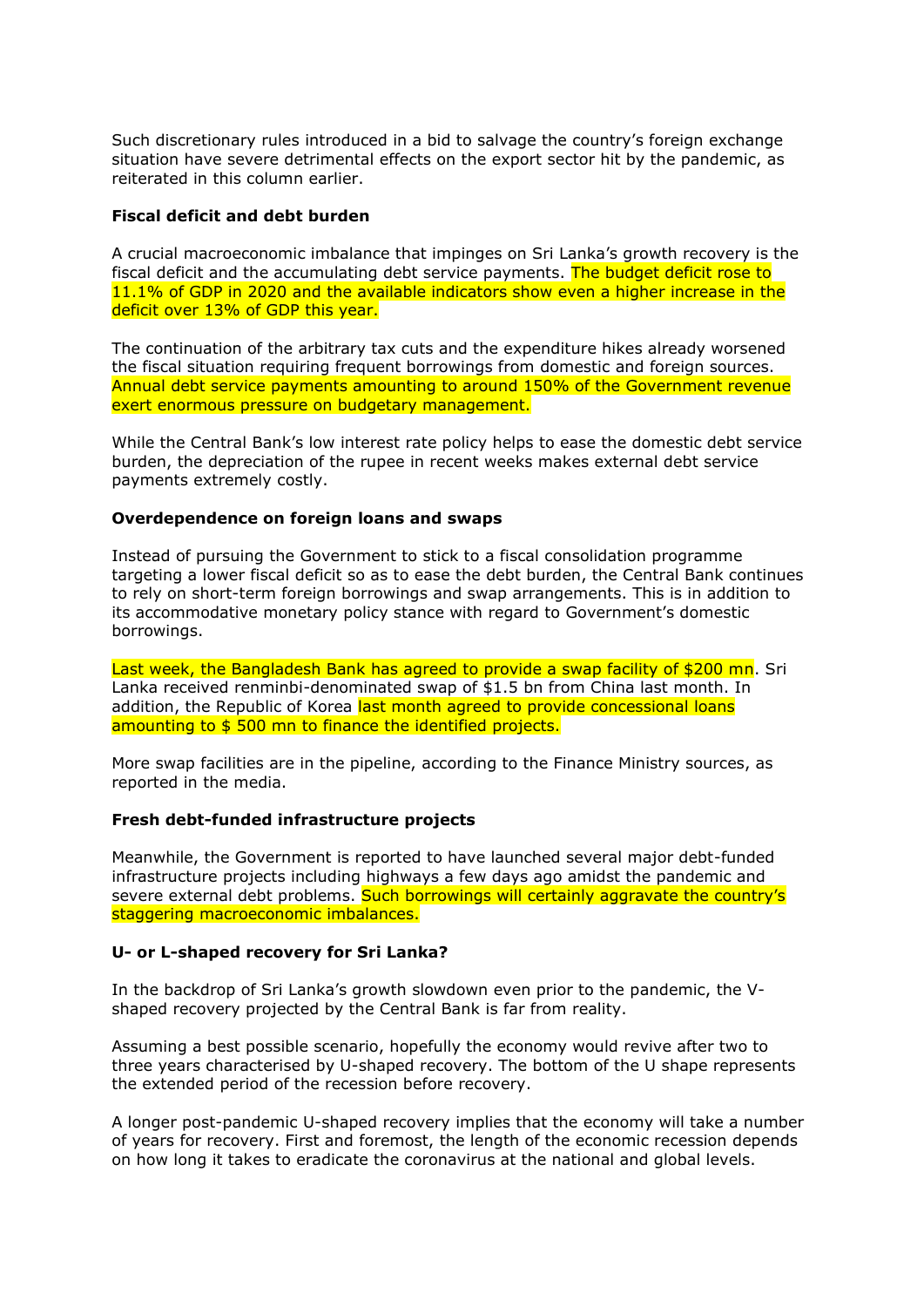Proactive policies are essential to correct the macroeconomic imbalances, specifically the fiscal deficit, bad debt dynamics and the balance of payments deficit so as to revive the Sri Lankan economy at least with U-shape recovery, which is considered to be the second-best option below V-shape recovery.

There is an impending danger that delaying corrective policy decisions might push Sri Lanka towards an L-shaped recovery, prolonging the pandemic-led recession indefinitely.

[For the full article](https://www.ft.lk/opinion/Sri-Lanka-unlikely-to-reach-speedy-V-shaped-economic-recovery-amidst-structural-imbalances/14-718615) – Refer Daily FT

## **2. An alternate economic development strategy for the country By Lloyd F. Yapa**

- A large part of Sri Lanka's employment is attributed to the rural agriculture sectors. This sector is also recorded as one of the most poverty-stricken sectors in the country due to low productivity. Development of agriculture will allow the country to achieve self-sufficiency in food production while also protecting the natural environment.
- Fragmentation of land and mixed cropping seems to be one of the main factors negatively affecting the productivity. Further issues in value chains such as the lack of quality plant material, no proper irrigation work, lack of secured warehouses all increase wastage and decrease productivity. Solutions provided by authorities to these issues remain dissatisfactory as they are often underfunded, poorly coordinated, inefficient and corrupted.
- The way out appears to be to find solutions particularly for improvement of the productivity of land and developing manufacturing, especially further processing of primary agricultural produce, mainly for export, to create better paid employment opportunities for those leaving farming and not to resort to simplistic solutions like increasing the extent of cultivated land which would lead to the destruction of the natural environment as well.

In the previous article that appeared in this paper on 10 May under the caption, 'Attraction of Foreign Investments', the strategy of attraction of such investment was discussed. Two notes should be added to it. The Port City project is brilliant as a concept. It is like providing a liveable place to live in in an inhospitable environment, as in the case of the Arctic or the moon, the rest of the country being unsuitable for FDI due to several missing rungs in the economic development ladder. It is also a 'trickle down' process of development like all FDI.

There is an alternate development strategy that may not need much by way of FDI. The reference is to rural agricultural development, the objective of which should be increasing the earnings of some 81% of people out of the total (World Bank, 2019), living in the rural areas of the country.

So far, the objective of development of agriculture has been realizing self-sufficiency in food production which can be described as being a selfish motive of feeding the urban masses as in the case of reaching self-sufficiency in rice; the farmers remained poor as before the project began although rice yields increased tremendously. Besides increasing the earnings of farmers as well as of food production, the other objective of what is discussed in this paper is the protection of the natural environment.

The process of achieving these objectives involves: a) **studying the subject thoroughly** to identify the pros and cons and the stakeholders b) deciding on the areas of land to be set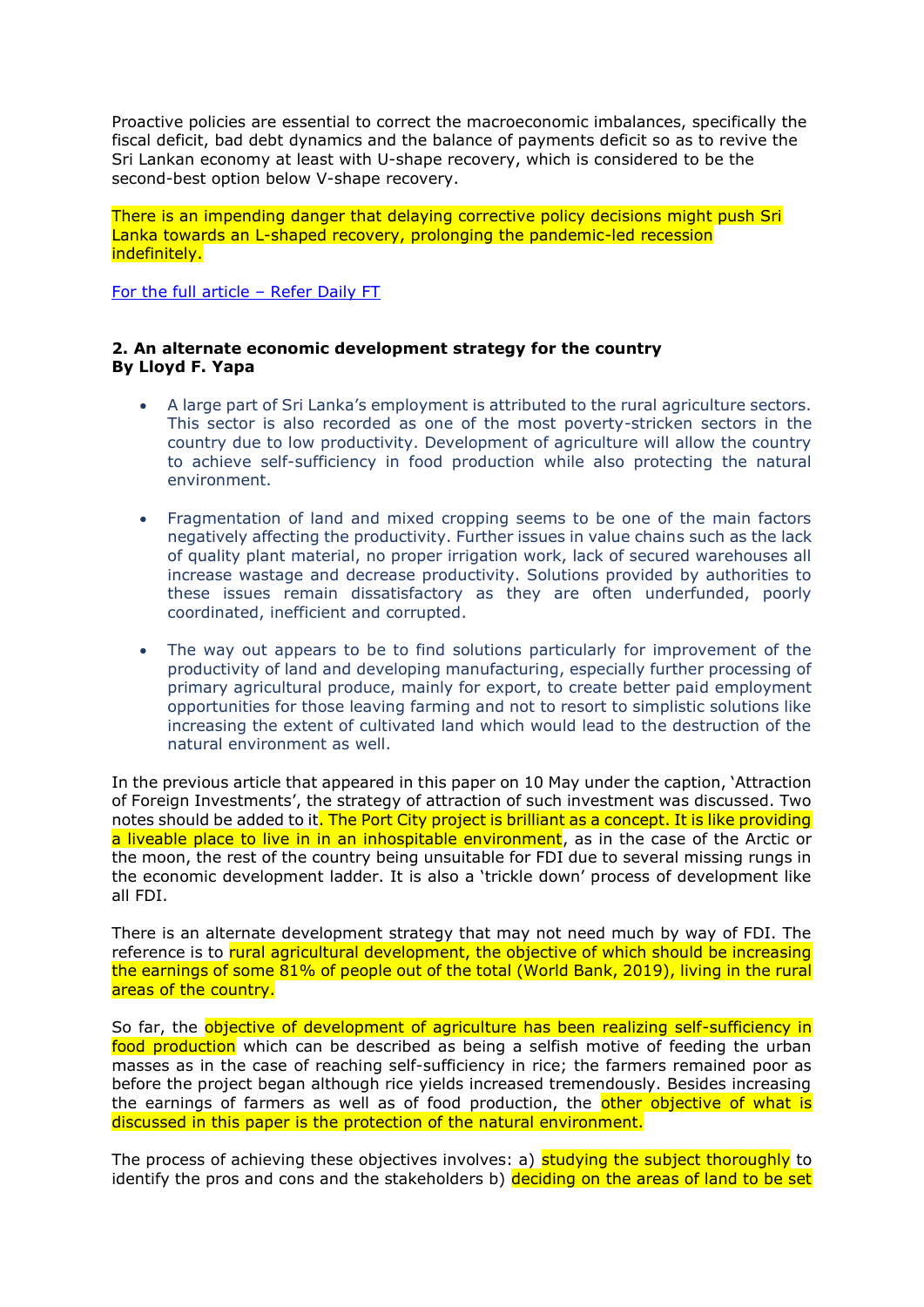apart for an adequate forest cover including an elephant corridor, the area to be used as arable or cultivable land, the areas to be set apart for infrastructure and for urban purposes c) introduction of land reform for consolidation of fragmented holdings to increase their returns/productivity (more outputs from the same inputs) and d) construction of infrastructure and urban facilities. It is suggested that implementation of the project should start after setting up a pilot project to check its feasibility.

## **Present position**

About 42% of the population of about 22 million people in the country earn less than \$ 5.5 a day per person (World Bank, 2019); these are Sri Lanka's (SL's) poor; the same number for Malaysia which gained its independence a couple of years after SL, was 3%. Roughly 8 out of 10 persons in rural areas might be poor in SL. Undernourishment and malnutrition are reported to be rampant among them.

The main reason for this serious situation could be low productivity in rural agriculture. In fact, agricultural value addition per employee in SL was  $$2,789$  as against  $$18,008$  in Malaysia and \$ 91,547 in Israel, in 2018, (World Bank 2010, constant). In addition, the number employed in rural agriculture is too high in SL being 25.0% of total employment, (CBSL, 2018), due to low productivity, while it is 10% in Malaysia and just 1.0% in Israel, (World Bank, 2019).

Since other sources of employment in rural areas are rare, the youth tend to encroach illegally on forested areas for cultivation. At present this appears to have been made legal and encroachment of forested areas is reported to be taking place on a vast scale, when the better alternative would have been increasing the productivity of the limited availability of cultivable land as in Israel for instance.

The bulk of land (over 80%) especially in rural areas is owned by the Government which has leased out (later most of it converted to grants) in small lots under the Land Development Ordinance (1935); the tenure conditions are so restrictive that holders find it difficult to improve the productivity of the land while incurring much expenditure especially for bribing officials to get over the red-tape; in fact the rank of the quality of land administration in SL is one of the worst in the world being 135 out of 141 countries (Global Competitiveness Report, 2019). Since most of the lots are not owned, the farmers find it difficult to access bank loans and to invest in expansion of cultivation or on value addition to production to earn better prices.

Fragmentation of the land is so heavy that  $45%$  of the lots were less than  $\frac{1}{4}$  acre in extent (out of a total of 3.3 million land parcels, according to the Census of Agriculture, 2002. (It may be worse now). This is mostly subsistence farming and mixed cropping; this is one of the reasons for low productivity in rural agriculture; the use of machinery on small scattered irregular plots requires long journeys and therefore is costly. In addition, as small quantities are being produced, it is infeasible to undertake further processing and provide for export.

As fragmentation of holdings becomes worse with each generation and incomes decline, some of the youth especially the educated leave the land in droves due to poor returns/low wages and migrate to the already crowded urban areas, or go abroad legally or illegally to work under harsh conditions, leaving the children and the elderly behind creating a severe social problem. Thus, consolidation of the small lots by way of land reform is essential for increasing output and reducing unit costs (or for improving productivity/value added per person) to improve incomes.

## **Undeveloped value chain**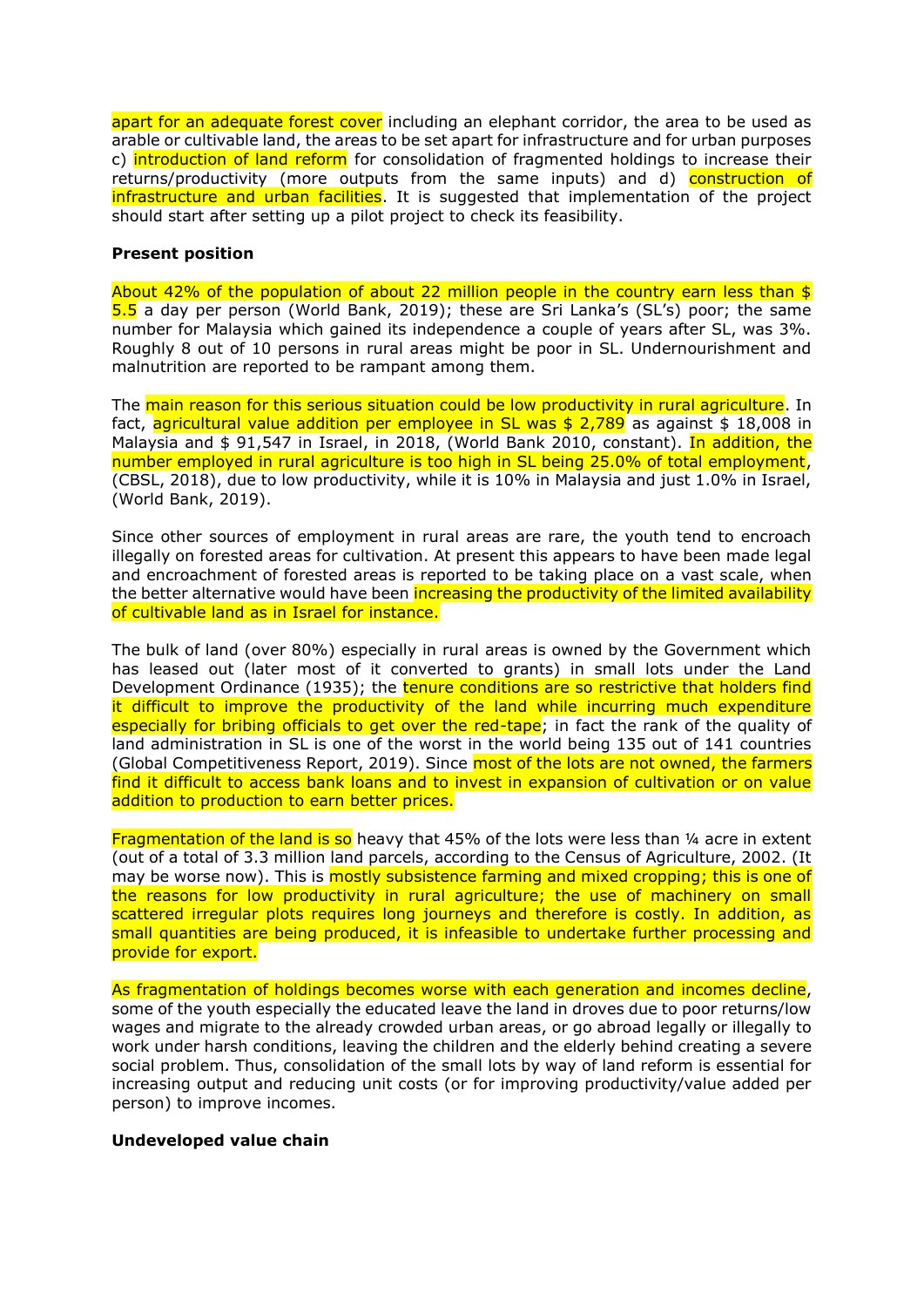The situation is further worsened by the fact that little attention is being paid to strengthening the value chain for agricultural produce that should consist of the supply of quality planting material, well-maintained irrigation works, secured warehouses (with or without freezing facilities for villages to enable farmers to store farm produce and prevent elephants breaking into houses where harvested food products are usually stored), paved rural roads, marketing and research institutions, etc.; the research programs and extension services being undertaken appear to be ineffective in controlling disease, pest attacks, for increasing yields and for indicating the remunerative crops/products.

#### **Low and unstable rural incomes**

Worse still, the price the small subsistence farmer gets from the market for his produce does not compensate him adequately and so most farmers are frequently in debt; consumers too are affected unfavourably as the transporters/traders in particular demand high prices to compensate especially for high wastage (30-40%) in transit; heavy imports have to take place to make up for shortages, leading to a worsening of the trade balance. Agricultural prices also fluctuate because of weather conditions and natural disasters; incomes of farmers therefore do not remain stable; the average monthly income of a household (of about 4 persons) among the poorest 20% of households was Rs. 14,843, (Department of Census and Statistics, 2016).

The overall result of all this is the severe abuse of the natural environment and reducing the primary forest cover of SL to 2.6 % of the total extent of land, (FAO, 2010), which is the 'sponge' that stores the rain water received by the island of SL.

#### **Current solutions create additional problems**

The usual solution resorted to by the authorities has been to set up at central and provincial government level numerous 'top-down', under-funded, poorly coordinated, inefficient and mostly corrupt public institutions to service the sector with underpaid and de-motivated officials; through these institutions samurdhi payments and guaranteed prices at enormous expense have been thrown in indiscriminately; other subsidies like low priced fertiliser, planting material and disaster relief often get diverted, are of low quality and are not delivered on time.

## **Enhancement of productivity**

It should now be clear that nothing much has happened so far to improve the wellbeing of some 18 million people who depend directly or indirectly on rural agriculture. Why? One of the reasons could be the fact that the wellbeing of the farmer and consumer, was not uppermost in the minds of politicians who sought only short-term political gain.

In order to increase farmer earnings, it may be necessary first to study the land reform movements adopted successfully in Japan, China, Taiwan and South Korea. One of the methods of improving productivity adopted in these countries has been the grant of ownership of larger holdings mainly by consolidation of the small unprofitable/subsistence farms. The small farmers who did not receive any land were given jobs in manufacturing undertakings. The success of these land/agrarian reform programs in terms of speed of implementation and the higher incomes earned by the farmers was ensured by state led planning and implementation.

The significant rise in the net incomes of the rural population, (as earnings increase with production increases, while unit costs decrease as costs are spread over a large area of output) enabled even the farmers in Japan, China, South Korea and Taiwan to invest in industries and services and undertake the education of their children to produce the technical and soft skills for such activities because of the rise in their incomes.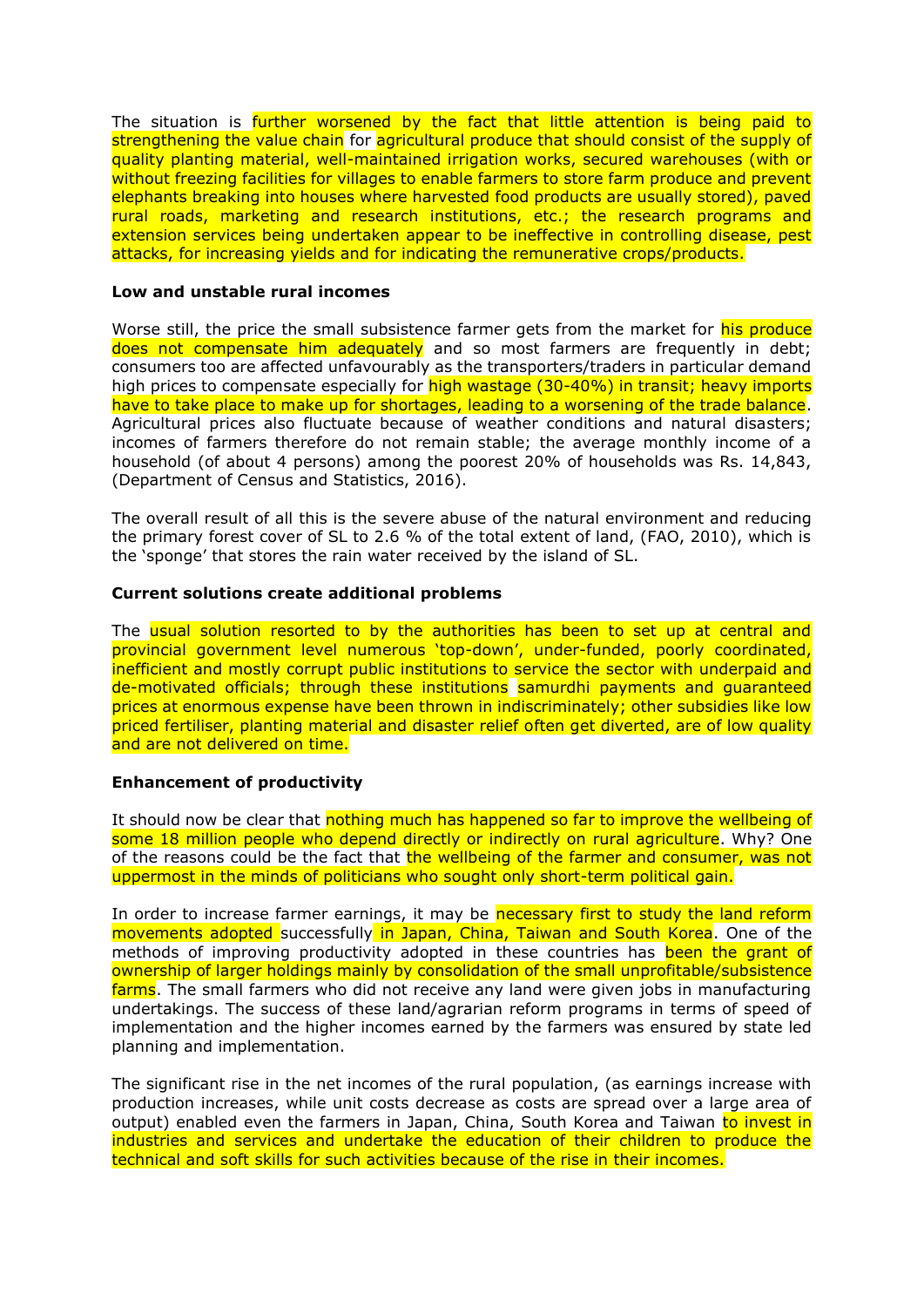## **Problems and solutions of ownership**

Next, SL has to study the social and economic consequences if ownership of the land is given to farmers. One of the problems that would be created would be the inclination on the part of some farmers to sell their land; if the land is sold to owners of larger holdings, it would not create much of a problem as it would lead to the improvement of productivity. If these farmers sell their land to outsiders, however, it might even lead to the breakup of the existing rural social fabric.

The best solution (as productivity and value addition are ensured) is the prohibition of selling the land and setting up of joint-stock companies of small farmers (or corporatisation). In such a case the farmer is in control of the management of production, further processing as well as marketing and could recruit the skilled people required like any other commercial enterprise or handover the management to specialised companies.

#### **Urban/industrial clusters and infrastructure facilities**

In addition, each large-scale cropping area (selected on the basis of best returns) could accommodate a well-located urban cluster/industrial area consisting of manufacturing and service-oriented enterprises to absorb the excess employment and the landless in the area as done in Israel.

The planning, policies, location and the provision of infrastructure facilities such as roads, water and electricity in the clusters and in the area around them is the responsibility of the state or the provincial authorities; the private sector could be incentivised to undertake the rest of the work such as setting up of the factories and the services required; businesses might readily do so when the primary inputs would be made available by the farmers on a large scale.

#### **Conclusion**

It has been a long disastrous journey with **subsistence farming and heavy subsidies** as well as protection where rural agricultural policies and operations in SL are concerned; it has failed to reduce rural poverty. The way out appears to be to find solutions particularly for improvement of the productivity of land and developing manufacturing, especially further processing of primary agricultural produce, mainly for export, to create better paid employment opportunities for those leaving farming and not to resort to **simplistic** solutions like increasing the extent of cultivated land which would lead to the destruction of the natural environment as well.

Therefore, a new land policy to replace it is timely. The consolidated versions of rural farming with urban clusters proposed here may not need much Government support like the Guaranteed Price Schemes from the state. It may also be noted that such farms could definitely contribute to higher increases in rural productivity. They could in addition generate additional investment due to higher earnings and discourage people especially women from going abroad for menial employment.

Such operations would also enable an increase in food production at lower prices that could reduce hunger, malnutrition, anaemia and sickness among rural people, while protecting the precious natural environment; more earnings could be made from exporting the surpluses. Higher rural incomes would increase the demand for various industrial goods and services from the rest of the country and speed up economic growth in the entire economy. This then is a dynamic model of development that could complement the slower, less dynamic 'trickle down' process often resorted to currently.

[For the full article](https://www.ft.lk/opinion/An-alternate-economic-development-strategy-for-the-country/14-718612) – Refer Daily FT